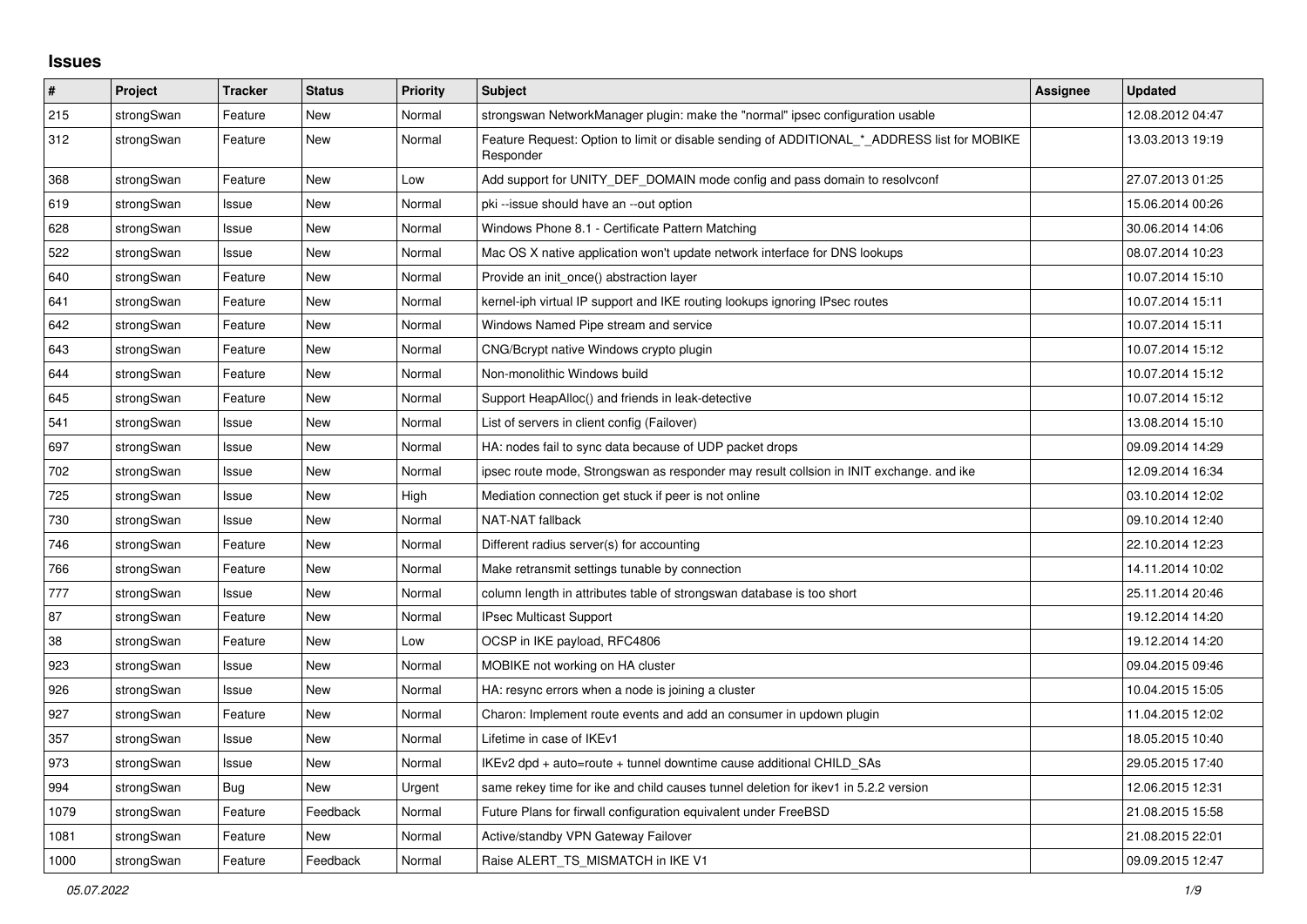| $\sharp$ | Project    | <b>Tracker</b> | <b>Status</b> | <b>Priority</b> | <b>Subject</b>                                                                                                                                          | Assignee | <b>Updated</b>   |
|----------|------------|----------------|---------------|-----------------|---------------------------------------------------------------------------------------------------------------------------------------------------------|----------|------------------|
| 1157     | strongSwan | Issue          | Feedback      | Normal          | Message ID overflow RFC 5996 2.2                                                                                                                        |          | 12.10.2015 13:52 |
| 1207     | strongSwan | Feature        | New           | Normal          | Add more than 2 hosts support to HA plugin and make it configurable                                                                                     |          | 08.12.2015 05:05 |
| 162      | strongSwan | Feature        | Feedback      | Normal          | Submit ClusterIP patches mainline                                                                                                                       |          | 14.12.2015 20:43 |
| 1008     | strongSwan | Feature        | Feedback      | Normal          | FARP for IPv6                                                                                                                                           |          | 14.12.2015 20:59 |
| 1251     | strongSwan | Feature        | New           | Normal          | FreeBSD HA                                                                                                                                              |          | 11.01.2016 22:01 |
| 930      | strongSwan | Feature        | New           | Normal          | Option to have non-sequential v6 roadwarrior addresses                                                                                                  |          | 12.01.2016 16:36 |
| 1271     | strongSwan | Issue          | New           | Normal          | X.509 UTF-8 support                                                                                                                                     |          | 17.01.2016 14:39 |
| 1253     | strongSwan | Feature        | Feedback      | Normal          | Strongswan doesn't support CA bundles                                                                                                                   |          | 19.01.2016 11:23 |
| 1276     | strongSwan | Issue          | Feedback      | Normal          | Threading: ext-auth hook blocks any other connection attempt                                                                                            |          | 27.01.2016 12:28 |
| 1289     | strongSwan | Issue          | New           | Normal          | HA plugin should sync last sent packet                                                                                                                  |          | 01.02.2016 13:59 |
| 1334     | strongSwan | Issue          | Feedback      | Normal          | Version 5.3.5, duplicated tunnel aftr IKE_SA rekeyed                                                                                                    |          | 10.03.2016 11:06 |
| 1338     | strongSwan | Issue          | Feedback      | Normal          | problem with changing esp algorithm in strongswan                                                                                                       |          | 10.03.2016 18:23 |
| 1383     | strongSwan | Issue          | Feedback      | Normal          | How to limit the amount of the installed Child_SAs                                                                                                      |          | 08.04.2016 11:20 |
| 1422     | strongSwan | Issue          | Feedback      | Normal          | IKEv1: IKE_SA reauth vs. CHILD_SA rekey race prevents IKE_SA reauthentication in time                                                                   |          | 20.04.2016 15:06 |
| 1456     | strongSwan | Issue          | Feedback      | Normal          | Missing Tunnel-Client-Endpoint & Tunnel-Server-Endpoint AVP in RADIUS Accounting Start/Stop<br>messages                                                 |          | 11.05.2016 11:54 |
| 1482     | strongSwan | Feature        | Feedback      | Normal          | Allow changing init_limit_half_open etc. at runtime by reloading strongswan.conf                                                                        |          | 26.05.2016 14:49 |
| 1506     | strongSwan | Feature        | Feedback      | Normal          | Enhance DoS protection to deny users that failed Authentication                                                                                         |          | 17.06.2016 14:31 |
| 2110     | strongSwan | Issue          | Feedback      | Normal          | Remote Identity (IDr) in IKE AUTH Response is sent as hex-encoded binary value instead of text<br>when setting leftid to type KEY_ID (leftid=@#xxxxxxx) |          | 13.09.2016 21:42 |
| 2112     | strongSwan | Issue          | New           | Normal          | Broadcast packets are not relayed from Lan to Vpn clilent                                                                                               |          | 14.09.2016 14:18 |
| 1082     | strongSwan | Feature        | Feedback      | Normal          | Framed-Route to set leftsubnet                                                                                                                          |          | 07.10.2016 10:02 |
| 2165     | strongSwan | Feature        | Feedback      | Normal          | missing LIBRESSL_VERSION_NUMBER support                                                                                                                 |          | 03.11.2016 09:23 |
| 2178     | strongSwan | Issue          | New           | Normal          | ha and updown                                                                                                                                           |          | 01.12.2016 13:53 |
| 2185     | strongSwan | Feature        | Feedback      | Normal          | INTERNAL_IP4_SUBNET Attribute Support in Android Client                                                                                                 |          | 10.12.2016 01:14 |
| 2184     | strongSwan | Issue          | Feedback      | Normal          | configuration with multiple RSA keys                                                                                                                    |          | 14.12.2016 13:09 |
| 2202     | strongSwan | Feature        | Feedback      | Normal          | Radius NAS IP to be specified                                                                                                                           |          | 18.01.2017 17:58 |
| 2203     | strongSwan | Issue          | Feedback      | Normal          | Protecting symetric traffic using high availability in gateway to gateway setup (both active)                                                           |          | 15.02.2017 14:20 |
| 2260     | strongSwan | Issue          | New           | Normal          | Number of CHILD_SA for a single connection grows over time                                                                                              |          | 28.02.2017 13:46 |
| 2273     | strongSwan | Bug            | Feedback      | Normal          | Unable to install strongswan client helper on OSX El Capitan                                                                                            |          | 10.03.2017 15:34 |
| 2307     | strongSwan | Feature        | Feedback      | Normal          | Permit installation of trap policy for CHILD_SA configurations with unset local_addrs                                                                   |          | 26.04.2017 15:04 |
| 2319     | strongSwan | Issue          | Feedback      | Normal          | gives up trying to bring up connection after DNS SERVFAIL                                                                                               |          | 08.05.2017 15:41 |
| 1559     | strongSwan | Feature        | Feedback      | Normal          | Expose received XAUTH/EAP username/password prompts via VICI, send secrets via VICI on<br>prompt                                                        |          | 09.05.2017 16:28 |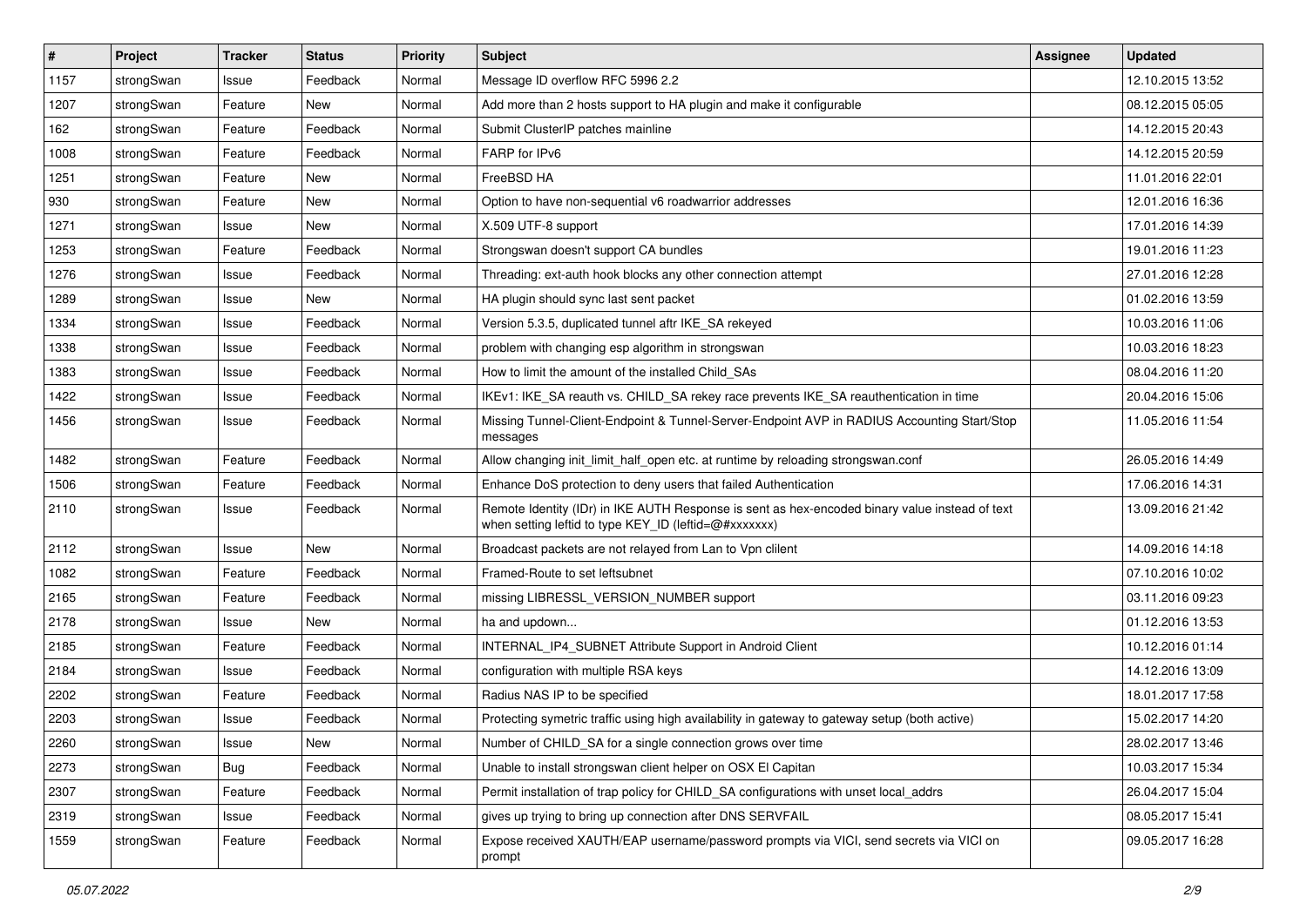| $\pmb{\#}$ | Project    | <b>Tracker</b> | <b>Status</b> | <b>Priority</b> | <b>Subject</b>                                                                          | <b>Assignee</b> | <b>Updated</b>   |
|------------|------------|----------------|---------------|-----------------|-----------------------------------------------------------------------------------------|-----------------|------------------|
| 397        | strongSwan | Bug            | New           | High            | Receive TS_UNACCEPTABLE errors                                                          |                 | 31.05.2017 00:35 |
| 2095       | strongSwan | Feature        | Feedback      | Normal          | Support liveness check in Strongswan                                                    |                 | 31.05.2017 00:56 |
| 2361       | strongSwan | Feature        | New           | Normal          | Import .sswan files from NetworkManager                                                 |                 | 12.06.2017 15:25 |
| 2394       | strongSwan | Issue          | Feedback      | Normal          | IP is not assigned after re-authentication                                              |                 | 04.08.2017 19:03 |
| 2409       | strongSwan | Feature        | Feedback      | Low             | Android client status details                                                           |                 | 18.08.2017 13:23 |
| 2411       | strongSwan | Issue          | Feedback      | Normal          | VPN server name resolution is done via overlay DNS server upon IKE disconnect           |                 | 22.08.2017 10:42 |
| 2432       | strongSwan | Issue          | New           | Normal          | PLUTO_ME can be different for up-client and down-client                                 |                 | 21.09.2017 11:57 |
| 2077       | strongSwan | Issue          | Feedback      | Normal          | Grace period before reassigning offline IP lease                                        |                 | 06.10.2017 10:44 |
| 2459       | strongSwan | Issue          | New           | High            | updown script deleted firewall rules at down-client in make-before-break responder side |                 | 05.11.2017 19:13 |
| 2464       | strongSwan | Issue          | New           | Normal          | How to Loadbalance strongswan IPsec via NGINX?                                          |                 | 12.11.2017 19:16 |
| 2446       | strongSwan | Issue          | Feedback      | Normal          | Traffic loss during IKE reauth despite make-before-break enabled                        |                 | 27.11.2017 17:12 |
| 2495       | strongSwan | Feature        | Feedback      | Normal          | LibreSSL Plugin                                                                         |                 | 13.12.2017 09:29 |
| 1068       | strongSwan | Bug            | Feedback      | Normal          | strongswan 5.3.2 and IKEv1 in transport mode causes NO_PROPOSAL_CHOSEN error            |                 | 26.01.2018 13:30 |
| 2560       | strongSwan | Issue          | Feedback      | Normal          | Duplicate CA cert requests sent                                                         |                 | 28.02.2018 10:54 |
| 2580       | strongSwan | Issue          | Feedback      | Normal          | [CFG] handling xx attribute failed in Android or Ubuntu, but works in macOS             |                 | 09.03.2018 17:49 |
| 2618       | strongSwan | Issue          | Feedback      | Normal          | Query regarding assignment of Tunnel IP                                                 |                 | 09.04.2018 10:57 |
| 352        | strongSwan | Issue          | Feedback      | Normal          | unable to allocate SPIs from kernel when running 32 bit binaries on 64 bit Linux        |                 | 17.04.2018 14:59 |
| 2668       | strongSwan | Feature        | Feedback      | Normal          | UE shall include the DEVICE_IDENTITY Notify payload                                     |                 | 22.05.2018 13:48 |
| 2671       | strongSwan | Issue          | New           | Normal          | Passing user-supplied cerificate file names to charon-nm is problematic                 |                 | 23.05.2018 21:27 |
| 2678       | strongSwan | Issue          | Feedback      | Normal          | Phase 1 issue                                                                           |                 | 07.06.2018 20:06 |
| 2682       | strongSwan | Issue          | New           | Normal          | IMV/IMC (re)Attestation                                                                 |                 | 07.06.2018 21:25 |
| 2691       | strongSwan | Issue          | New           | Normal          | Strongswan and KSOFTIRQ cpu utilization                                                 |                 | 26.06.2018 14:34 |
| 2698       | strongSwan | Issue          | Feedback      | Low             | DSCP and kernel-libipsec                                                                |                 | 04.07.2018 15:01 |
| 2621       | strongSwan | Issue          | Feedback      | Normal          | Android: VPN connection stops working, strongSwan shows Connected                       |                 | 06.07.2018 13:06 |
| 2707       | strongSwan | Feature        | New           | Normal          | More attributes taken/translated from radius attributes                                 |                 | 14.07.2018 15:21 |
| 2727       | strongSwan | Feature        | New           | Low             | single pair of selectors per CHILD_SA                                                   |                 | 23.08.2018 12:08 |
| 2726       | strongSwan | Issue          | Feedback      | Normal          | Strongswan selects wrong source IP                                                      |                 | 23.08.2018 13:38 |
| 2729       | strongSwan | Feature        | Feedback      | Normal          | Does Swanctl provide the same option as Ipsec with the rightID using a %?               |                 | 20.09.2018 17:37 |
| 2793       | strongSwan | Feature        | Feedback      | Normal          | Remote identity with certificate                                                        |                 | 15.10.2018 10:20 |
| 2814       | strongSwan | Feature        | Feedback      | Normal          | Force Keepalive Packets if There is no NAT                                              |                 | 29.10.2018 15:47 |
| 2816       | strongSwan | Issue          | Feedback      | Normal          | order of DNS entries is reversed in /etc/resolv.conf                                    |                 | 06.11.2018 10:41 |
| 2823       | strongSwan | Feature        | Feedback      | Low             | Implementing VPN peer failover                                                          |                 | 16.11.2018 10:25 |
| 2854       | strongSwan | Feature        | New           | Low             | Srongswan doesn't sending RADIUS Accounting-On/Off on start up / shutdown               |                 | 10.12.2018 10:19 |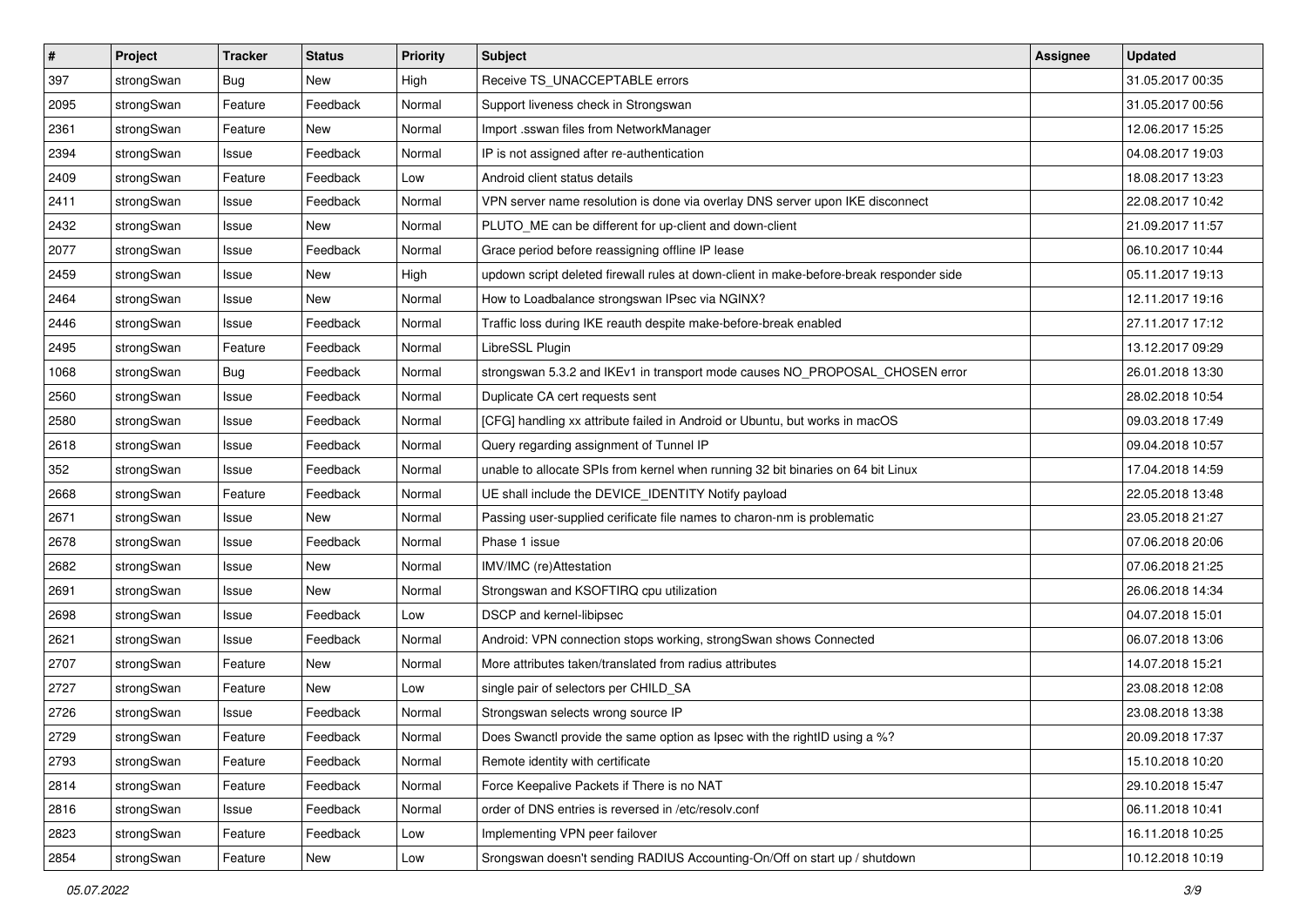| $\sharp$ | Project    | <b>Tracker</b> | <b>Status</b> | <b>Priority</b> | <b>Subject</b>                                                                                              | <b>Assignee</b> | <b>Updated</b>   |
|----------|------------|----------------|---------------|-----------------|-------------------------------------------------------------------------------------------------------------|-----------------|------------------|
| 2835     | strongSwan | Issue          | Feedback      | Normal          | Rekeyed SA can't be deleted in standby node                                                                 |                 | 19.12.2018 02:52 |
| 2400     | strongSwan | Issue          | Feedback      | Normal          | Is DPD supposed to detect dead tunnel, or dead IKE instance                                                 |                 | 11.01.2019 22:53 |
| 2870     | strongSwan | Issue          | Feedback      | Normal          | DNS resolution outside of tunnel if DNS server is in remote TS                                              |                 | 22.01.2019 11:06 |
| 2958     | strongSwan | Issue          | Feedback      | Normal          | Trap policies with unspecified remote IP covering multiple specific ports constantly produce new<br>IKE_SAs |                 | 11.03.2019 15:03 |
| 2964     | strongSwan | Issue          | Feedback      | Normal          | Route to IKE Gateway Fails to Update Under Particular Configuration                                         |                 | 13.03.2019 10:38 |
| 2972     | strongSwan | Feature        | Feedback      | Normal          | how to add X509v3 Key Usage: Key Encipherment                                                               |                 | 13.03.2019 13:59 |
| 2966     | strongSwan | Issue          | Feedback      | Normal          | Problems with large amount of subnets in leftsubnet configuration                                           |                 | 02.04.2019 10:35 |
| 3041     | strongSwan | Issue          | Feedback      | Low             | fail2ban or equivalent                                                                                      |                 | 06.05.2019 09:07 |
| 2750     | strongSwan | Issue          | Feedback      | Normal          | setting WFP SA SPI failed: 0x80320035                                                                       |                 | 27.05.2019 11:59 |
| 3072     | strongSwan | Issue          | Feedback      | Normal          | Windows 10: setting WFP SA SPI fails with error 0x80320014                                                  |                 | 29.05.2019 14:34 |
| 3075     | strongSwan | Feature        | New           | Normal          | <b>IPsec Labelling</b>                                                                                      |                 | 29.05.2019 17:09 |
| 3097     | strongSwan | Issue          | Feedback      | Normal          | charon restart behaviour                                                                                    |                 | 24.06.2019 16:09 |
| 3122     | strongSwan | Issue          | Feedback      | Normal          | Strongswan software iterupts                                                                                |                 | 18.07.2019 02:27 |
| 3135     | strongSwan | Feature        | Feedback      | Normal          | Android client - settings for connection re-try                                                             |                 | 12.08.2019 16:32 |
| 3154     | strongSwan | Issue          | Feedback      | Normal          | signature validation failed only with sha2                                                                  |                 | 20.08.2019 11:51 |
| 3151     | strongSwan | Issue          | Feedback      | Normal          | Forecast stops forwarding multicast                                                                         |                 | 26.08.2019 14:06 |
| 3159     | strongSwan | Issue          | New           | High            | backup ipsec tunnels                                                                                        |                 | 26.08.2019 14:28 |
| 3162     | strongSwan | Feature        | Feedback      | Normal          | Strongswan Android support for default DNS suffixes (UNITY_DEF_DOMAIN flag)                                 |                 | 29.08.2019 10:29 |
| 104      | strongSwan | Feature        | Feedback      | Normal          | Postgresql Db Support                                                                                       |                 | 04.09.2019 10:05 |
| 3244     | strongSwan | Feature        | <b>New</b>    | Low             | eap-peap on android                                                                                         |                 | 04.11.2019 10:17 |
| 3254     | strongSwan | Issue          | Feedback      | Normal          | Log level in android level                                                                                  |                 | 08.11.2019 08:36 |
| 3268     | strongSwan | Issue          | Feedback      | Normal          | Traffic disruption -- policy-based VPN to AWS VPN service                                                   |                 | 15.11.2019 16:53 |
| 3276     | strongSwan | Feature        | Feedback      | Low             | N1_MODE_CAPABILITY                                                                                          |                 | 21.11.2019 16:49 |
| 3282     | strongSwan | Issue          | Feedback      | Normal          | Android VPN client keeps retrying in airplane mode                                                          |                 | 29.11.2019 16:06 |
| 3298     | strongSwan | Issue          | <b>New</b>    | Normal          | strategies to improve strongswan performance per single SA                                                  |                 | 23.12.2019 14:05 |
| 3304     | strongSwan | Issue          | Feedback      | Normal          | Found unsupported critical X.509 extension: X509v3 Name Constraints                                         |                 | 13.01.2020 14:50 |
| 3307     | strongSwan | Issue          | Feedback      | Normal          | Probable non compliance with RFC 7296 wrt traffic selector narrowing?                                       |                 | 14.01.2020 16:19 |
| 3326     | strongSwan | Issue          | New           | Normal          | update custom routing table (table 220 by default) with new routes if new networks and routes<br>appear     |                 | 10.02.2020 12:01 |
| 3342     | strongSwan | Issue          | Feedback      | Normal          | Certain fields in Storngswan on Firestick4K are not editable                                                |                 | 20.02.2020 09:36 |
| 3366     | strongSwan | Issue          | Feedback      | Normal          | Uninstall "any" trap policy if start_action=trap with virtual IPs is used                                   |                 | 13.03.2020 14:57 |
| 3377     | strongSwan | Issue          | Feedback      | Normal          | Interface ID not configured during HA synchronization                                                       |                 | 18.03.2020 10:15 |
| 1057     | strongSwan | Feature        | New           | Normal          | conn switching based on eap identity                                                                        |                 | 24.03.2020 10:14 |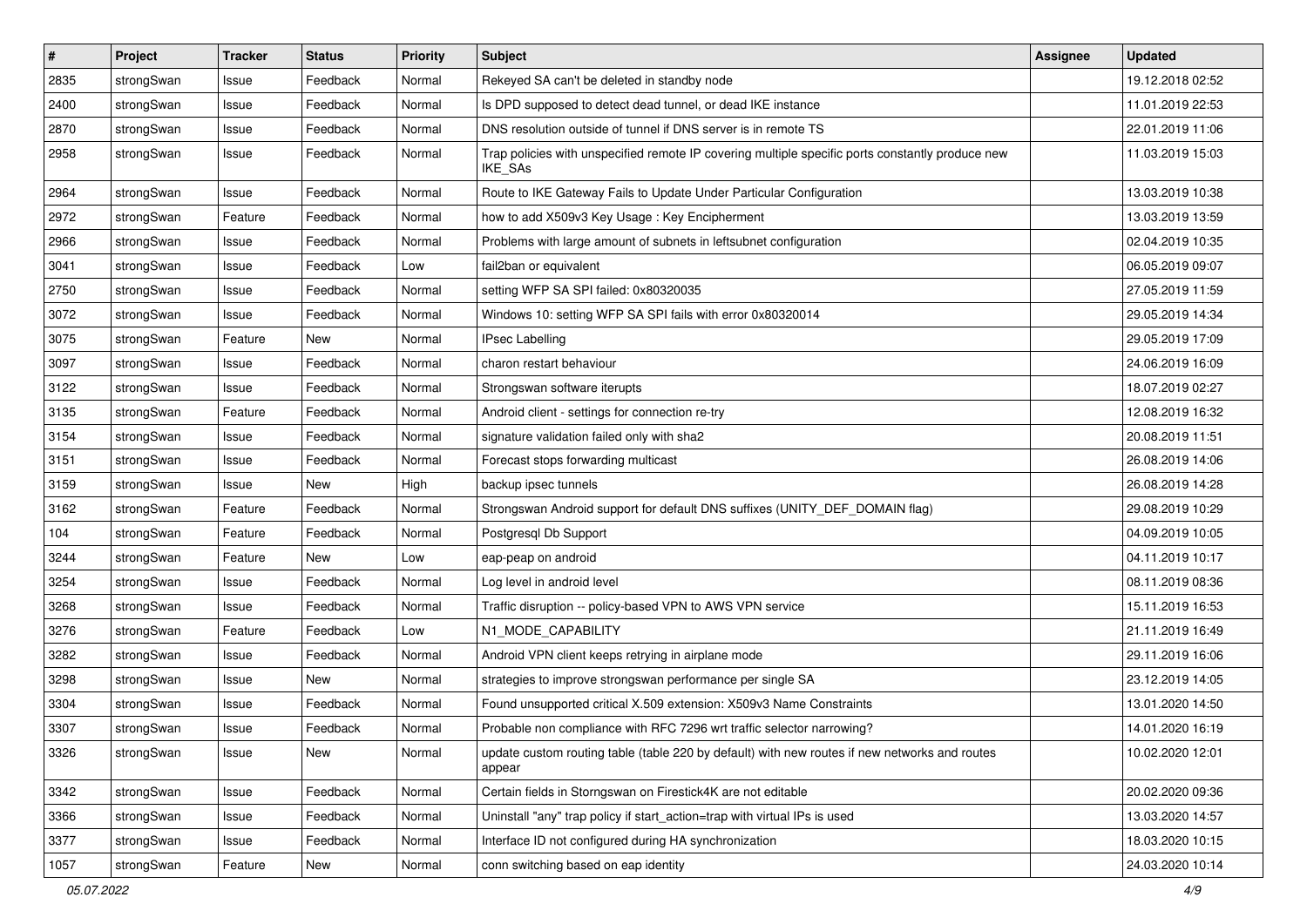| $\pmb{\#}$ | Project    | <b>Tracker</b> | <b>Status</b> | <b>Priority</b> | <b>Subject</b>                                                                          | Assignee | <b>Updated</b>   |
|------------|------------|----------------|---------------|-----------------|-----------------------------------------------------------------------------------------|----------|------------------|
| 817        | strongSwan | Issue          | Feedback      | Normal          | IKEv2 IPv6 Router Advertisement                                                         |          | 27.03.2020 17:14 |
| 3389       | strongSwan | Issue          | Feedback      | Normal          | Child SAs not getting created after rekeying                                            |          | 30.03.2020 15:45 |
| 3398       | strongSwan | Feature        | New           | Normal          | Android client - allow configuring eap_id with EAP-TLS                                  |          | 06.04.2020 23:19 |
| 3403       | strongSwan | Issue          | Feedback      | Normal          | IKEv2 natd false detection                                                              |          | 09.04.2020 14:19 |
| 3400       | strongSwan | Issue          | Feedback      | Normal          | Windows 10 IKEv2 rekeying fails                                                         |          | 16.04.2020 17:08 |
| 3422       | strongSwan | Feature        | Feedback      | Normal          | Allow multiple local.id to be specified in a single connection?                         |          | 23.04.2020 13:19 |
| 2160       | strongSwan | Issue          | Feedback      | Normal          | support for opportunistic encryption                                                    |          | 06.05.2020 10:32 |
| 3441       | strongSwan | Feature        | New           | Normal          | [Android] Lock modification of VPN configurations on work devices                       |          | 11.05.2020 10:00 |
| 3442       | strongSwan | Issue          | Feedback      | Normal          | Apply policy based on network interface in transport mode                               |          | 13.05.2020 10:53 |
| 3456       | strongSwan | Feature        | New           | Low             | move to github/gitlab                                                                   |          | 22.05.2020 12:27 |
| 3457       | strongSwan | Feature        | New           | Low             | user-friendly pkcs11 certificate selection                                              |          | 22.05.2020 12:52 |
| 3500       | strongSwan | Issue          | Feedback      | Normal          | swanctl --list-cert not listing all certs                                               |          | 29.06.2020 15:25 |
| 3499       | strongSwan | Issue          | Feedback      | Normal          | ISAKMP Signature hash algorithm / EAP-TLS Authentification                              |          | 30.06.2020 10:40 |
| 2701       | strongSwan | Issue          | New           | Normal          | Low bandwidth when Iperfing data thorugh IPSEC tunnel                                   |          | 07.07.2020 13:38 |
| 3516       | strongSwan | Issue          | Feedback      | Normal          | Close IKE_SA after expiry without rekey/reauth                                          |          | 20.07.2020 19:32 |
| 3490       | strongSwan | Issue          | Feedback      | Normal          | Selecting incorrect auth mode for IKEv1                                                 |          | 21.07.2020 21:26 |
| 3524       | strongSwan | Issue          | New           | Urgent          | Routing public IP addresses thru the VPN tunnel (Peer is Cisco ISR)                     |          | 24.07.2020 03:15 |
| 3392       | strongSwan | Issue          | Feedback      | Normal          | mark=%unique and no Internet-connection with VPN                                        |          | 31.07.2020 15:26 |
| 3534       | strongSwan | Issue          | New           | Urgent          | use of strongswan, ipvlan L2 and kernel ipsec                                           |          | 04.08.2020 20:59 |
| 3545       | strongSwan | Issue          | New           | Normal          | Configuration model for multiple-VRF tunnel endpoints                                   |          | 18.08.2020 13:50 |
| 3552       | strongSwan | Issue          | Feedback      | Normal          | Internet disconnects after once VPN is established                                      |          | 30.08.2020 05:35 |
| 3537       | strongSwan | Issue          | Feedback      | Normal          | IPv6 Packets are not transferred from server to client through IPSec using RPC protocol |          | 01.09.2020 12:50 |
| 3536       | strongSwan | Issue          | Feedback      | Normal          | When Create multiple tunnels restart ipsec service will establish fail.                 |          | 03.09.2020 13:58 |
| 3558       | strongSwan | Issue          | Feedback      | Normal          | deleting half open IKE_SA with x.x.x.x after timeout with iOS device                    |          | 05.09.2020 21:23 |
| 3561       | strongSwan | Issue          | Feedback      | Normal          | Azure P2S VPN Linux connection error                                                    |          | 15.09.2020 12:22 |
| 3564       | strongSwan | Issue          | Feedback      | Normal          | Out of order packets are generated if strong swan is running on multiple cores          |          | 16.09.2020 10:01 |
| 3565       | strongSwan | Issue          | Feedback      | Normal          | Filtering out logs or plugin in to do so                                                |          | 16.09.2020 11:45 |
| 3566       | strongSwan | Issue          | Feedback      | Normal          | Number of simultaneous connections limited to 1000 in a cluster                         |          | 18.09.2020 09:46 |
| 3568       | strongSwan | Issue          | Feedback      | Normal          | vpn connection is unstable                                                              |          | 23.09.2020 16:28 |
| 3575       | strongSwan | Issue          | Feedback      | Normal          | Tunnel of IPv6 Over IPv4 not accespting Jumbo Packets                                   |          | 23.09.2020 16:44 |
| 3576       | strongSwan | Issue          | Feedback      | Normal          | strongswan on openwrt virtual ip inside ipsec tunnel                                    |          | 25.09.2020 17:01 |
| 3578       | strongSwan | Issue          | Feedback      | Normal          | ipsec connection to FortiClient VPN                                                     |          | 28.09.2020 15:08 |
| 3577       | strongSwan | Issue          | Feedback      | Normal          | StrongSwan Connection adding and deleting over network.                                 |          | 28.09.2020 15:13 |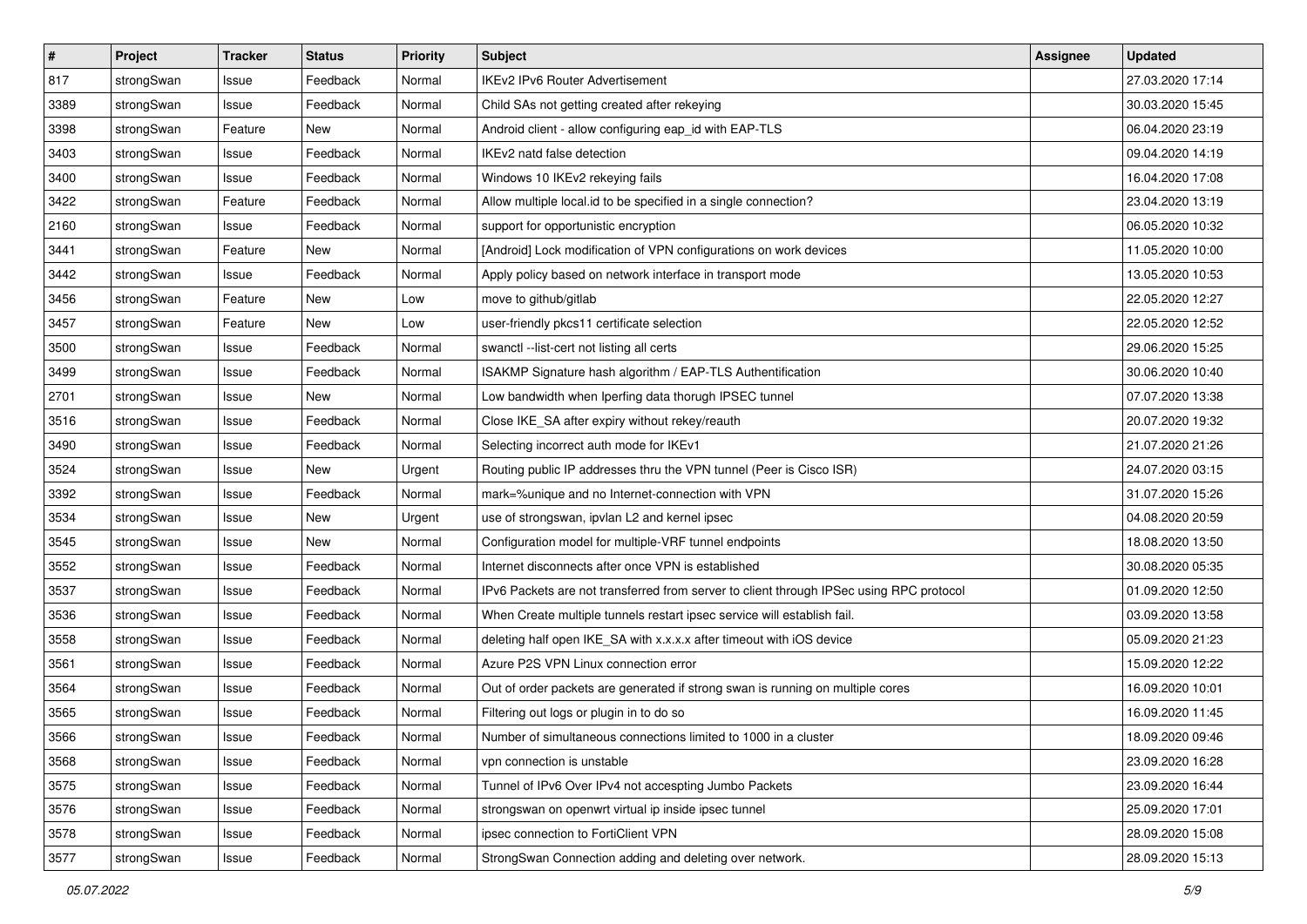| $\pmb{\#}$ | Project    | <b>Tracker</b> | <b>Status</b> | <b>Priority</b> | <b>Subject</b>                                                                                                                      | Assignee | <b>Updated</b>   |
|------------|------------|----------------|---------------|-----------------|-------------------------------------------------------------------------------------------------------------------------------------|----------|------------------|
| 3580       | strongSwan | Issue          | Feedback      | Normal          | encapsulation and packets not routing into tunnel problems                                                                          |          | 02.10.2020 10:03 |
| 3573       | strongSwan | Issue          | Feedback      | Normal          | ike2 and transit traffic                                                                                                            |          | 05.10.2020 10:55 |
| 3588       | strongSwan | Issue          | Feedback      | Normal          | VPN setup over 4G                                                                                                                   |          | 08.10.2020 14:13 |
| 3593       | strongSwan | lssue          | Feedback      | Normal          | Need variable tracking make_before_break state into updown scripts                                                                  |          | 13.10.2020 09:59 |
| 3598       | strongSwan | Issue          | Feedback      | Normal          | swanctl on Windows: Support aborting execution                                                                                      |          | 19.10.2020 15:01 |
| 3592       | strongSwan | Issue          | Feedback      | Normal          | Tunnel reported as established but log show "found encrypted payload, but no transform set"                                         |          | 20.10.2020 10:37 |
| 3603       | strongSwan | Issue          | Feedback      | Normal          | dns issue in config mode                                                                                                            |          | 20.10.2020 11:50 |
| 3596       | strongSwan | Issue          | Feedback      | Normal          | no issuer certificate found for                                                                                                     |          | 21.10.2020 03:27 |
| 3604       | strongSwan | Issue          | Feedback      | Normal          | Email Notification on down status                                                                                                   |          | 21.10.2020 10:54 |
| 3597       | strongSwan | Issue          | Feedback      | Normal          | IPSec Client on CentOS 8 - Can't connect using ShrewSoft VPN config file                                                            |          | 21.10.2020 16:38 |
| 3609       | strongSwan | Issue          | Feedback      | Normal          | Potential DNS server IP address conflicts                                                                                           |          | 26.10.2020 11:12 |
| 3610       | strongSwan | Issue          | Feedback      | Normal          | farp plugin conflicts with DHCP service                                                                                             |          | 26.10.2020 18:06 |
| 3611       | strongSwan | Issue          | Feedback      | Normal          | Unable to Send Traffic Using NAT on EC2 Instance                                                                                    |          | 27.10.2020 16:35 |
| 3607       | strongSwan | lssue          | Feedback      | Normal          | statusall option reports transport established two or three times per IP at start-up                                                |          | 27.10.2020 16:48 |
| 3613       | strongSwan | Issue          | Feedback      | Low             | Load-test jobs scheduled after tunnels are terminated                                                                               |          | 28.10.2020 12:06 |
| 3614       | strongSwan | Issue          | Feedback      | Normal          | Certificate renewal for about to expire certificates                                                                                |          | 30.10.2020 13:30 |
| 3617       | strongSwan | lssue          | Feedback      | Normal          | full-offload swanctl.conf                                                                                                           |          | 03.11.2020 17:24 |
| 3616       | strongSwan | Issue          | Feedback      | Normal          | With Strongswan 5.7.2, unique=never not allowing multiple clients to establish tunnels with same<br>identity                        |          | 05.11.2020 12:32 |
| 3618       | strongSwan | lssue          | Feedback      | Normal          | Use side-band to configure strongswan's                                                                                             |          | 09.11.2020 10:38 |
| 3625       | strongSwan | lssue          | Feedback      | Normal          | Always on VPN when the client is on the same LAN as the VPN server                                                                  |          | 10.11.2020 18:45 |
| 3629       | strongSwan | lssue          | Feedback      | Normal          | IPSec enc only on specific dport/proto                                                                                              |          | 16.11.2020 10:04 |
| 3628       | strongSwan | Issue          | Feedback      | Normal          | Constant `retransmit` while establishing CHILD_SA                                                                                   |          | 16.11.2020 10:14 |
| 3630       | strongSwan | Issue          | Feedback      | Normal          | The certificate is loaded but not used.                                                                                             |          | 18.11.2020 10:29 |
| 3640       | strongSwan | Issue          | Feedback      | Normal          | Problem surfing via VPN form Android APK on a sepcific Mobile Operator                                                              |          | 26.11.2020 11:43 |
| 3642       | strongSwan | Issue          | Feedback      | Normal          | How to distinguish encapsulated packets from different interfaces                                                                   |          | 30.11.2020 09:38 |
| 3643       | strongSwan | lssue          | Feedback      | Normal          | Strongswan and FRR NHRP                                                                                                             |          | 01.12.2020 10:55 |
| 3647       | strongSwan | Issue          | Feedback      | Normal          | Is it possible to receive INTERNAL_IP4_SUBNET attributes in updown scripts                                                          |          | 02.12.2020 17:06 |
| 3650       | strongSwan | Issue          | Feedback      | Normal          | HA behaves very strange                                                                                                             |          | 04.12.2020 08:53 |
| 3653       | strongSwan | Feature        | Feedback      | Normal          | Is there any possibility to pass any non-standard parameters for tunnels (ike or child sa) for use by<br>custom plugin?             |          | 08.12.2020 11:03 |
| 3654       | strongSwan | Issue          | Feedback      | Normal          | The L2tp/ipsec tunnel interface will not be delete when the connect abnormal interrupt.                                             |          | 08.12.2020 12:24 |
| 3652       | strongSwan | Issue          | Feedback      | Normal          | In strongswan ipsec.conf, how to set the "ike" parameters so that it can support all hash Algorithm<br>and DH group server support? |          | 08.12.2020 12:35 |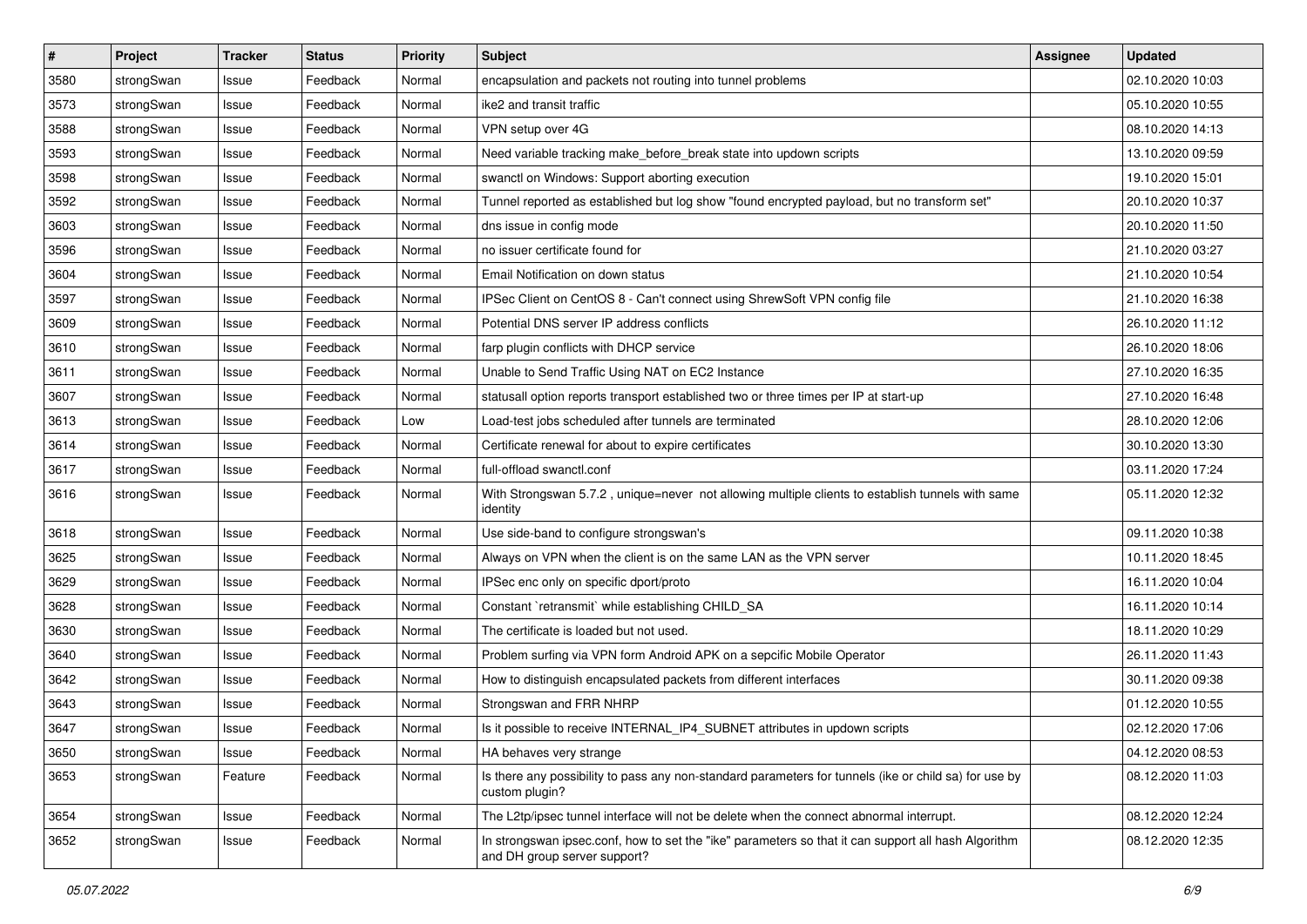| $\pmb{\#}$ | Project    | <b>Tracker</b> | <b>Status</b> | <b>Priority</b> | <b>Subject</b>                                                                             | <b>Assignee</b>    | <b>Updated</b>                   |
|------------|------------|----------------|---------------|-----------------|--------------------------------------------------------------------------------------------|--------------------|----------------------------------|
| 3662       | strongSwan | Issue          | Feedback      | Normal          | unamed session                                                                             |                    | 04.01.2021 11:32                 |
| 3663       | strongSwan | Issue          | Feedback      | Normal          | Multiple ways to end up with duplicate / redundant child SA entries                        |                    | 06.01.2021 16:15                 |
| 3651       | strongSwan | Feature        | New           | Normal          | Support for FC-SP-2                                                                        |                    | 07.01.2021 20:04                 |
| 3669       | strongSwan | Issue          | Feedback      | Normal          | Failed connection to IKE_SA (Checkpoint Server)                                            |                    | 08.01.2021 17:58                 |
| 3671       | strongSwan | Issue          | Feedback      | Normal          | Windows client failed with 13843 against Strongswan via SQL backend                        |                    | 13.01.2021 14:43                 |
| 3672       | strongSwan | Issue          | Feedback      | Normal          | ESP connection over IPv6                                                                   |                    | 14.01.2021 17:04                 |
| 2357       | strongSwan | Issue          | Feedback      | Normal          | How to initiate IPsec SA Transport Mode without IKE?                                       |                    | 18.01.2021 18:36                 |
| 3678       | strongSwan | Issue          | Feedback      | Normal          | IKE authentication credentials are unacceptable - Ubuntu Server - Windows 10 client        |                    | 19.01.2021 18:29                 |
| 3498       | strongSwan | Issue          | Feedback      | Normal          | FreeBSD + dhcp+farp plugin                                                                 |                    | 22.01.2021 10:44                 |
| 3683       | strongSwan | Issue          | Feedback      | Normal          | IKEV2 connection fail to rekey process                                                     |                    | 28.01.2021 13:25                 |
| 3687       | strongSwan | Issue          | Feedback      | Normal          | Strongswan ipsec do not forward package to host                                            |                    | 02.02.2021 14:40                 |
| 3689       | strongSwan | Feature        | Feedback      | Normal          | Auto-connect on Wi-Fi network.                                                             |                    | 03.02.2021 16:32                 |
| 3682       | strongSwan | Issue          | Feedback      | Normal          | Is there a way to mark special case traffic bypass the traffic selectors?                  |                    | 03.02.2021 16:44                 |
| 3685       | strongSwan | Issue          | Feedback      | Normal          | giving up after 5 retransmits                                                              |                    | 03.02.2021 16:59                 |
| 3686       | strongSwan | Issue          | Feedback      | Normal          | Site to clients IPsec and private IP                                                       |                    | 04.02.2021 11:11                 |
| 3692       | strongSwan | Issue          | Feedback      | Normal          | Failing IPsec Phase 2 connection between Centos 7 VPS and Cisco ASA5540                    |                    | 04.02.2021 16:29                 |
| 3496       | strongSwan | Issue          | Feedback      | Normal          | Route-based VPN - transport mode                                                           |                    | 11.02.2021 09:55                 |
| 3104       | strongSwan | Feature        | Feedback      | Normal          | EAP-RADIUS: binding address feature for routers with multiple interfaces connected to LAN. |                    | 17.06.2021 02:26                 |
| 1265       | strongSwan | Feature        | New           | Normal          | An option to disable NAT-T                                                                 |                    | 23.06.2021 19:41                 |
| 3670       | strongSwan | Issue          | Feedback      | Normal          | Can routing rules be changed without terminating and re-initiating the tunnel              |                    | 12.08.2021 14:29                 |
| 974        | strongSwan | Issue          | New           | Normal          | Charon crash on Mac OS with IPv6 Virtual IP                                                |                    | 26.08.2021 21:07                 |
| 3285       | strongSwan | <b>Bug</b>     | Feedback      | Normal          | Virtual IPs on FreeBSD cannot set IPv6 addresses                                           |                    | 02.11.2021 11:04                 |
| 404        | strongSwan | Issue          | Feedback      | Normal          | TNC: Update HowTos and implement some compilation flag checking                            | Andreas<br>Steffen | 10.09.2013 13:58                 |
| 406        | strongSwan | Feature        | Feedback      | Low             | TNC: Speeding up the Attestation process                                                   | Andreas<br>Steffen | 10.09.2013 14:00                 |
| 542        | strongSwan | Issue          | Feedback      | Normal          | Nesting tunnels                                                                            | Andreas<br>Steffen | 07.03.2014 09:22                 |
| 2493       | strongSwan | Issue          | Feedback      | Normal          | Pkcs11 Plugin Returns w/Bogus Return Code                                                  |                    | Jordan Hrycaj   12.12.2017 15:58 |
| 2494       | strongSwan | Issue          | Feedback      | Normal          | Problems With 64bit Slot IDs With Pkcs11 Plugin                                            | Jordan Hrycaj      | 12.12.2017 16:03                 |
| 129        | strongSwan | Feature        | Assigned      | Normal          | Relations between ike/child/peer_cfg                                                       | Martin Willi       | 06.02.2012 10:50                 |
| 456        | strongSwan | <b>Bug</b>     | Feedback      | Normal          | StrongSwan client for OS X crashes                                                         | Martin Willi       | 21.03.2014 12:16                 |
| 1165       | strongSwan | Issue          | New           | Normal          | StrongSwan Virtual Ip problem                                                              | Martin Willi       | 19.10.2015 23:59                 |
| 960        | strongSwan | Feature        | Feedback      | Normal          | Raise ALERT PROPOSAL MISMATCH IKE in IKE V1                                                | Martin Willi       | 30.08.2017 09:05                 |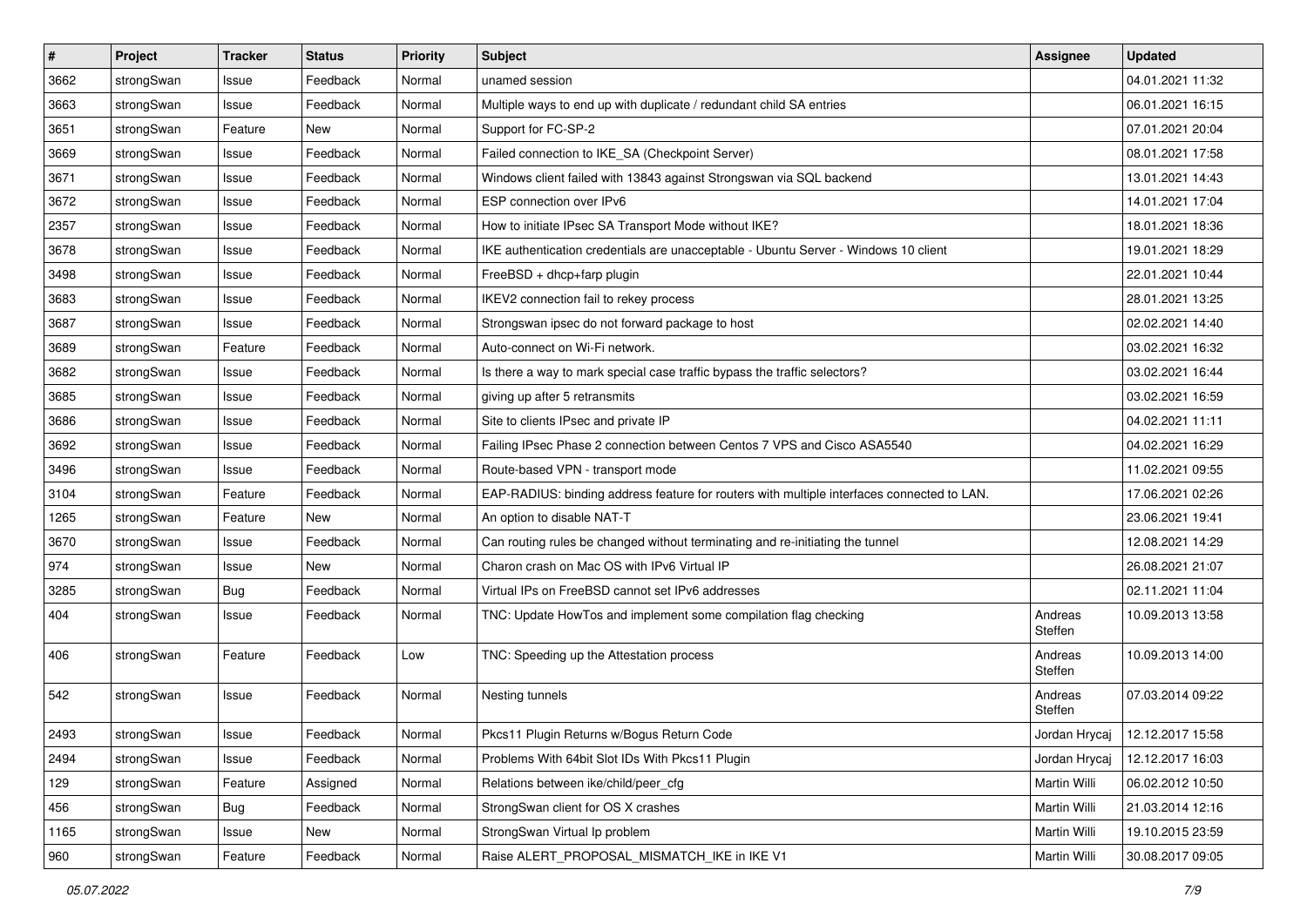| #    | Project    | <b>Tracker</b> | <b>Status</b> | Priority | <b>Subject</b>                                                                      | Assignee                        | <b>Updated</b>   |
|------|------------|----------------|---------------|----------|-------------------------------------------------------------------------------------|---------------------------------|------------------|
| 3606 | strongSwan | Issue          | Feedback      | Normal   | Using ipsec tunnel from "foreign" subnet                                            | Noel Kuntze                     | 26.10.2020 12:23 |
| 193  | strongSwan | <b>Bug</b>     | Assigned      | High     | Race condition between acquire jobs and Mobike update while switching WLANs         | <b>Tobias</b><br><b>Brunner</b> | 16.05.2012 12:18 |
| 173  | strongSwan | Feature        | Assigned      | Normal   | Support for IP address ranges in traffic selectors                                  | <b>Tobias</b><br><b>Brunner</b> | 14.06.2012 11:31 |
| 302  | strongSwan | Bug            | Feedback      | Normal   | No matching outbound IPsec policy                                                   | Tobias<br><b>Brunner</b>        | 01.03.2013 12:19 |
| 309  | strongSwan | Feature        | Feedback      | Normal   | Problem with Network Aliases for charon.interfaces ignore and charon.interfaces use | Tobias<br><b>Brunner</b>        | 21.03.2013 19:32 |
| 243  | strongSwan | Feature        | Feedback      | Normal   | Configure routing table in peer                                                     | Tobias<br><b>Brunner</b>        | 23.05.2013 20:03 |
| 359  | strongSwan | Issue          | Feedback      | Normal   | <b>Mediation Server Connection</b>                                                  | Tobias<br><b>Brunner</b>        | 16.07.2013 16:25 |
| 420  | strongSwan | Feature        | Feedback      | Normal   | Add more of the verbs that were supported by pluto to the updown plugin             | Tobias<br><b>Brunner</b>        | 11.10.2013 07:56 |
| 462  | strongSwan | Issue          | Feedback      | Normal   | strongswan android app can not use on android 4.4 OS                                | <b>Tobias</b><br><b>Brunner</b> | 06.01.2014 13:07 |
| 268  | strongSwan | Feature        | Feedback      | Normal   | support for ssh keypairs in strongswan network-manager plugin                       | Tobias<br><b>Brunner</b>        | 19.02.2014 15:13 |
| 552  | strongSwan | Issue          | Feedback      | Normal   | move pki tool to ipsecdir                                                           | Tobias<br><b>Brunner</b>        | 14.04.2014 13:52 |
| 693  | strongSwan | Feature        | Feedback      | Normal   | Time policy for roadwarrior                                                         | <b>Tobias</b><br><b>Brunner</b> | 02.09.2014 11:06 |
| 482  | strongSwan | Issue          | Feedback      | Normal   | NAT-NAT connection                                                                  | Tobias<br><b>Brunner</b>        | 09.10.2014 12:37 |
| 2392 | strongSwan | Feature        | Feedback      | Low      | enable eap-ttls in Android client                                                   | Tobias<br><b>Brunner</b>        | 04.07.2018 19:48 |
| 3341 | strongSwan | Bug            | Feedback      | Normal   | Application Icon missing on firestick 4K                                            | Tobias<br>Brunner               | 20.02.2020 09:31 |
| 2189 | strongSwan | Feature        | Assigned      | Normal   | Support RFC 8229: TCP Encapsulation of IKE and IPsec Packets                        | <b>Tobias</b><br><b>Brunner</b> | 05.06.2020 19:48 |
| 3291 | strongSwan | Issue          | Feedback      | Normal   | IPSec IKEv2 Client to VPN service 2                                                 | Tobias<br><b>Brunner</b>        | 16.08.2020 12:58 |
| 3560 | strongSwan | Issue          | Feedback      | Normal   | PSK tunnel working - Cert fails with fragmention errors                             | Tobias<br><b>Brunner</b>        | 11.09.2020 14:15 |
| 3584 | strongSwan | Issue          | Feedback      | Normal   | Separate ipsec.conf file per conn and separate ipsec.secrets file per conn          | Tobias<br><b>Brunner</b>        | 30.09.2020 17:06 |
| 3594 | strongSwan | Issue          | Feedback      | Normal   | How to see the traffic at ESP in UDP SPIs and forwarding rule                       | <b>Tobias</b><br><b>Brunner</b> | 15.10.2020 13:57 |